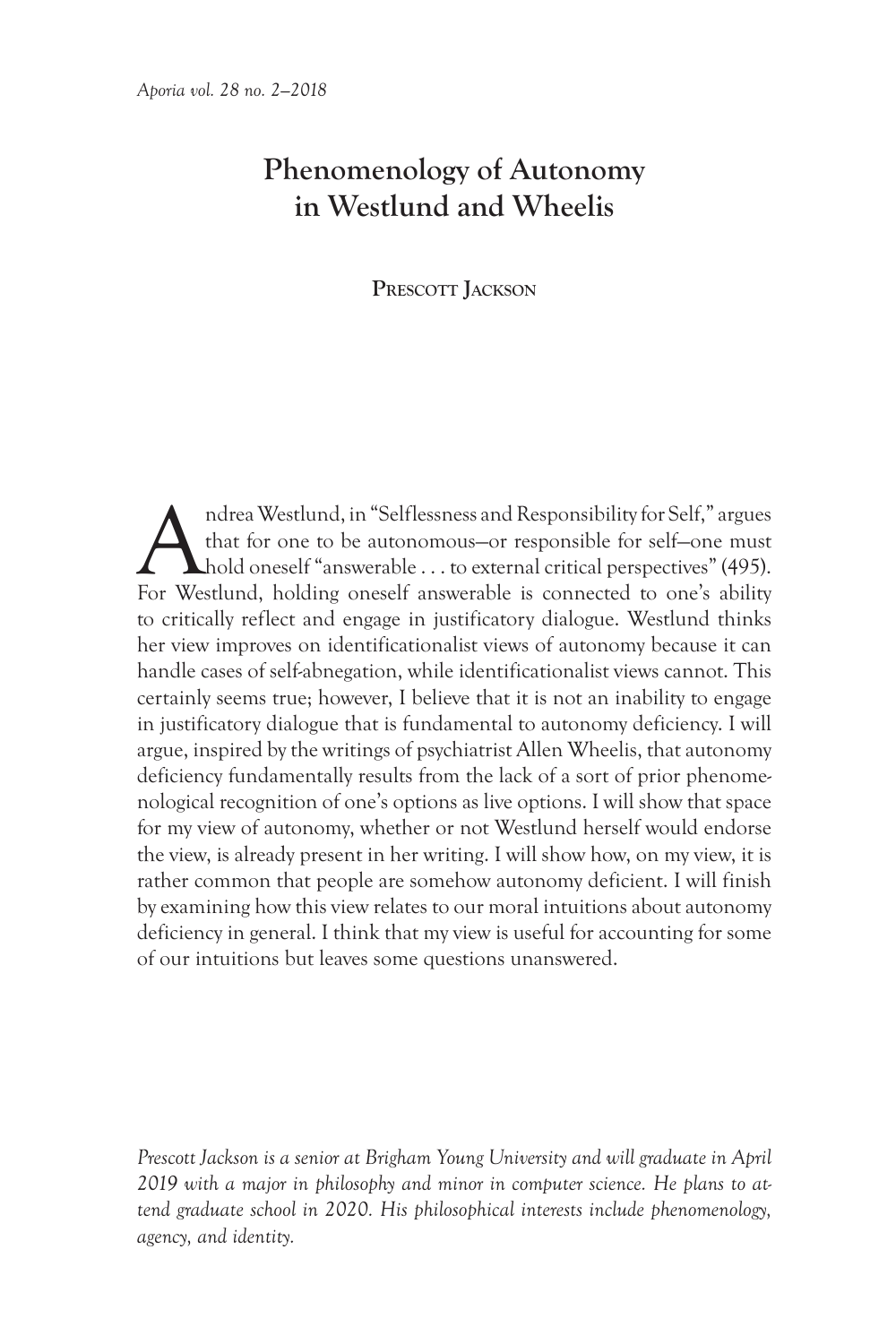#### **1. What is Fundamental to Autonomy**

Westlund joins the conversation by rejecting accounts of autonomy (like those presented by Frankfurt and Bratman) on the grounds that they seem to be unable to account for our intuitions about cases of self-abnegating deference. Self-abnegating deference is deference wherein even one's deliberation about one's reasons for action are deferential in nature. In contrast, one might defer to a party or interest for reasons of one's own which do not seem to conflict with autonomy. In such cases of prudential deference, an agent would be able to give self-referential reasons for one's deferential action. For example, one might say, "I defer to my mother always, because I think she is wise and loves me. Therefore deference is good for me." In contrast, one who is self-abnegating in one's deference would only be able to give reasons for one's actions that are themselves deferential. In this circumstance, one would be unable to reference oneself or one's own interests when accounting for why one is doing what one is doing.

Westlund gives the example of Thomas Hill's deferential wife (DW). She supposes that DW is talking with a friend about moving to Minneapolis (487). The move should be a problem for DW, but she has, as is her fashion, deferred the decision to her husband and decided to go. When asked why she is going, DW is only able to give answers such as, "it is important to him [her husband], it really is a great career opportunity for him . . . I'm sure he's thought it through, and I just know this is what he really wants" and "I just want him to have what he wants; that's all" (487). DW is unable to tie any of the reasons behind her actions to anything but the interests of the person to whom she defers. Westlund calls this being "deeply" deferential (488). We see a similar problem in the devotedly religious person who defers to the objects of his religious convictions in a self-abnegating way. While neither religious belief nor cooperation are inherently problematic on most accounts, someone who is unable to tie their action to self-referencing reasons seems problematic.

Identificationalist accounts of autonomy seem unable to account for our intuition that these sorts of cases are problematic. Frankfurt's account, for example, states that a person has first-order desires—which have the potential to cause their actions—and second-order volitions—which are our desires about which of our first-order desires we wish to be effective. Thus, freedom of the will results when one's effective first-order desires equate the objects of one's second-order volitions (Frankfurt). However, it seems that both DW and our devoted acolyte (DA) would have second-order volitions directed at their deferential actions. It seems that both DW and DA can identify with their actions, or, in other words, would consider their actions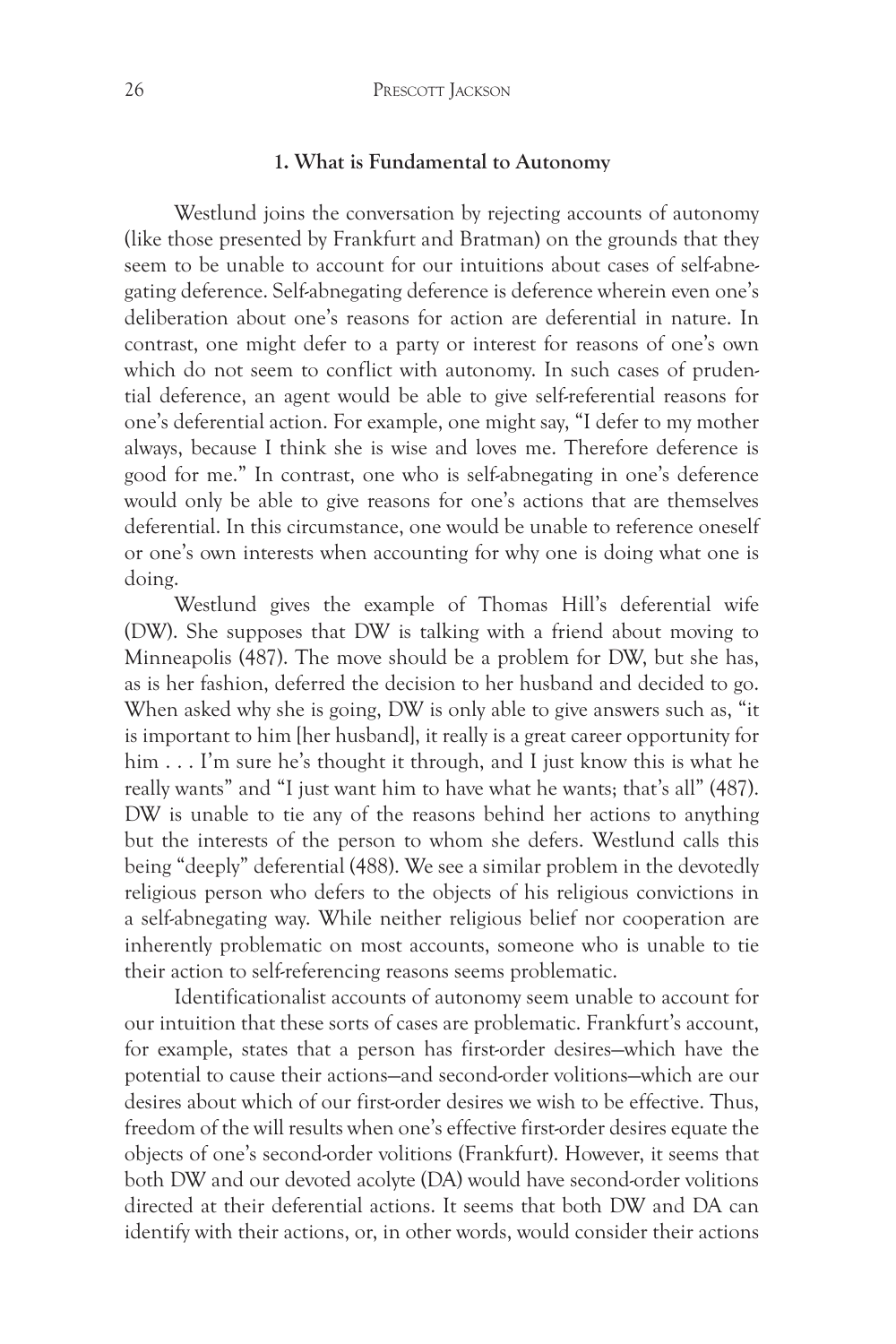as speaking for their true selves (Westlund 491). At very least, it seems that neither would suppose that they were acting in spite of themselves unless, in fact, they failed in their deferential role.

Westlund suggests that, rather than identification, a particular sort of critical reflectiveness is necessary for someone to be autonomous. She writes that "responsibility for self [is] a matter of holding oneself *answerable* . . . to external critical perspectives" (495). When someone is not held answerable for some action, they are not responsible (from an observer's perspective) for that action. If someone, therefore, does not hold themselves answerable for an act, they are not holding themselves responsible for that act. Westlund later states that autonomy is self-responsibility and, therefore, is this ability to hold oneself answerable (498).

I think that Westlund is thoroughly convincing in her reasoning to this point. However, I find it strange that she finally identifies willingness to engage in justificatory dialogue to real or imagined critics as fundamental to answerability (and therefore autonomy) rather than the view of things that must be prior to that willingness. She writes, "standing in this sort of relationship to oneself both changes the way in which one experiences the demands of flesh-and-blood critics and makes possible a distinctive form of independent self-criticism" (497). This seems correct, but "standing in this sort of relationship to oneself" seems to be more fundamental to autonomy than the actual experience of demands from critics (and certainly one's response to them). I think it is this standing in a specific sort of relationship to one's self that is fundamental to autonomy, and it happens to be the case that this ability always leads to one's being able and willing (in some sense) to engage in justificatory dialogue.

## **2. Phenomenology of Autonomy**

Westlund identifies some seemingly phenomenological requirements to one's being able to hold oneself answerable. I think there is room in her view for interpretation that, to be autonomous, one must, prior to some metaphysical ability to respond to justification questions, actually perceive one's responsibility in a matter in the right sort of way:

> Nonetheless, merely being capable of appropriate response does not yet amount to holding oneself answerable. One might be capable of appropriate response, and yet not be inclined to exercise this capability in the absence of material incentives to do so. One might fail to see (or perhaps to be moved by the thought) that an answer is owed. One might even have the cognitive skills and social sensitivities required to understand and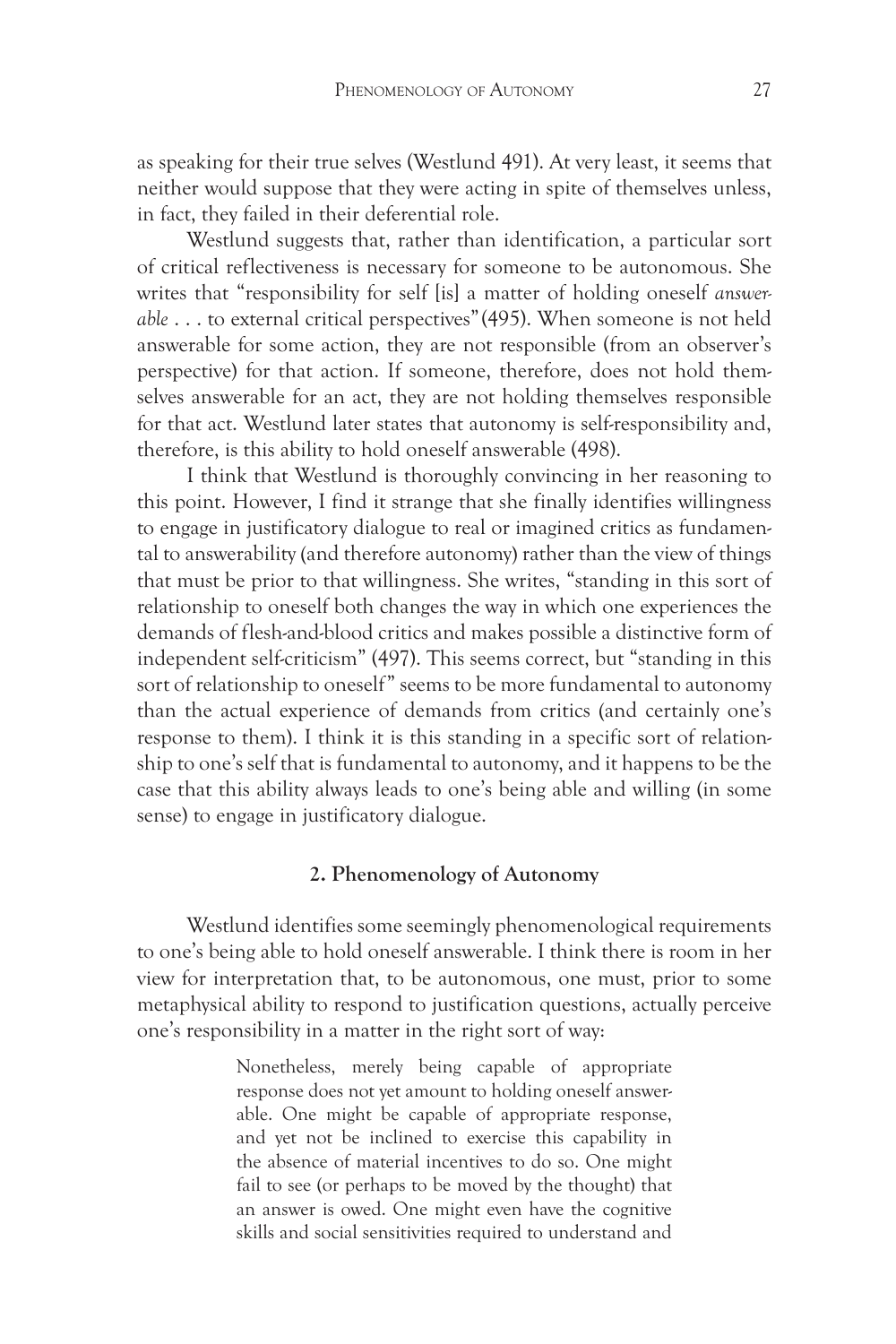appreciate where answers are owed by others (and so have the generic concept of answerability), without feeling the normative force of demands for answers in one's own case. (496, emphasis added)

It is a noteworthy consequence of this passage that someone might even have the thought of their ownership of a particular response but, if not moved by it, they are not holding themselves answerable for that response. In Westlund's account, this person is, therefore, neither self-responsible nor autonomous about the response in question. This seems to philosophically legitimize the view of psychiatrist Allen Wheelis in *How People Change*, that autonomy1 Is "the awareness of alternatives and of the ability to choose" in the sense that someone who is self-abnegating is not aware that their actions are up to them in the way that someone who is not self-abnegating is (Wheelis 15). Now, it is surely the case that DW or DA would be able to identify some sort of theoretical ownership of their deferential actions. If we were to ask DW who it was that moved with her husband to Minneapolis, she would almost certainly say, "I did it." However, it seems that she is unable to see her choice in the matter. It is precisely to questions like, "why did you not do something differently?" that she has no real response. She is unwilling to engage in justificatory dialogue because she does not see, as we do, that she had a choice in the matter.

Wheelis suggests that this sort of lack of autonomy is rampant and a part of everyday life for everyone. He breaks necessity down into two camps: objective and arbitrary. I take objective necessity to refer to things like the necessity of one's inability to fly through the atmosphere unaided. It is, roughly, that which we metaphysically have no say over. Gravity will pull us down, and the dead will remain dead despite our deepest wishes, I will feel pain in my hand if it is cut and my nerves are uninhibited. All of these outcomes seem objectively necessary. Arbitrary necessity, on the other hand "derives from forces within the personality, but construed to be outside" (Wheelis 25). Thus, we can see some things which are

<sup>&</sup>lt;sup>1</sup>Wheelis uses 'freedom,' but in such a way that it seems reasonable to change the term to match Westlund's.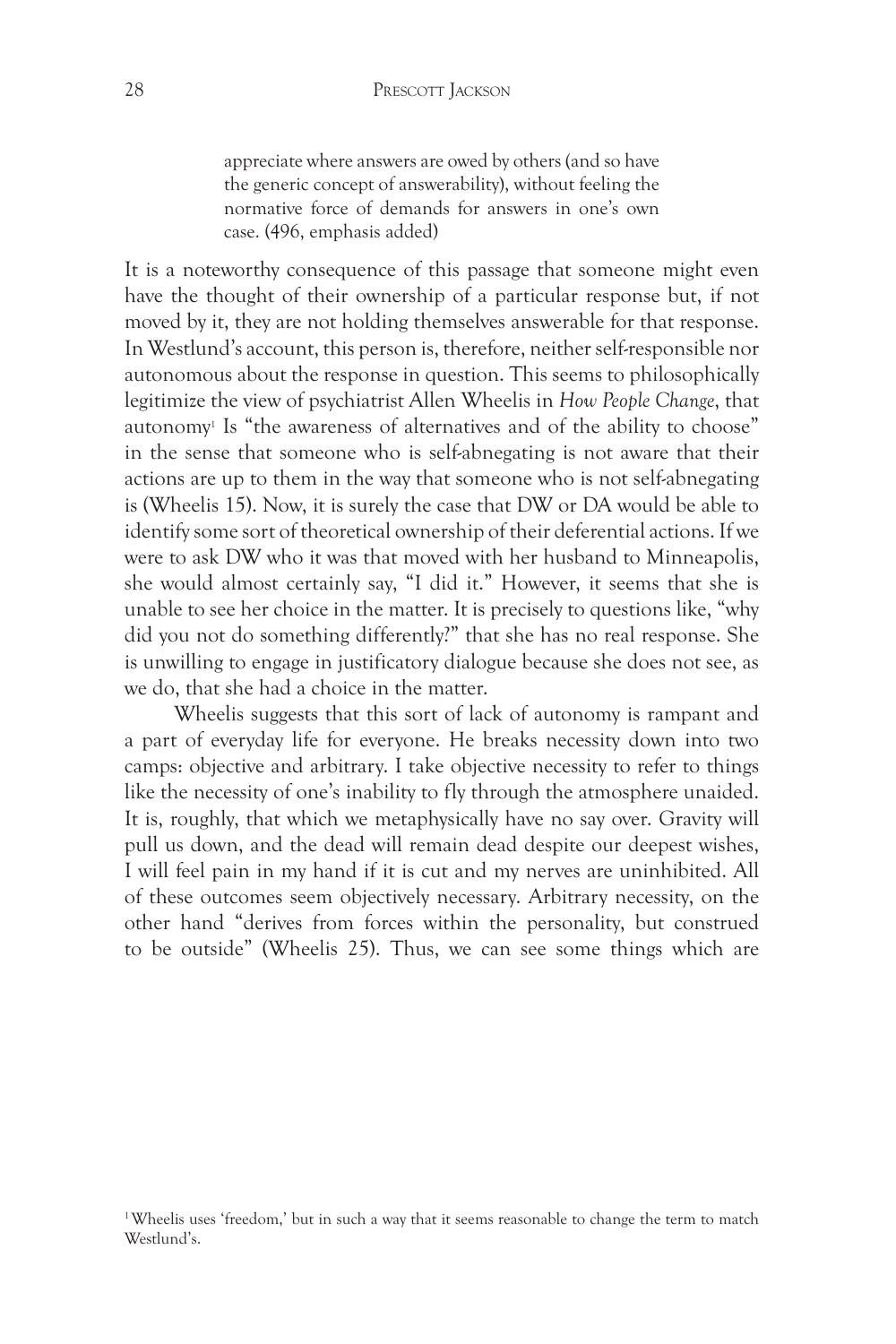metaphysically within our control as outside of our control.2 For example, we do not typically decide, upon greeting any person, not to attack that person. It is metaphysically true that we could attack anyone we meet, but such a randomly violent act typically does not show up for most people as an option they must respond to. Wheelis writes, "A kind man does not ponder becoming a sadist, an honest man does not consider whether to become a bandit; we prefer to have such matters settled, removed from choice and hence from freedom"3 (23). If we were to question our kind man why he has done something kind, he might initially be, in DW's style, bemused at the question. For him, that sort of act is simply what is done. Wheelis writes that "the issue [of autonomy] is at the boundary of the self, the limits of the 'I'" or what we see as actually within our control (25). This is in-line with Westlund's statement that "when we treat another person as autonomous (as her own representative) in ordinary reciprocal relations, we presuppose that she is disposed to treat her action-guiding commitments as her own responsibility" (499). When we treat another person as autonomous, we do so because we suppose that they are aware of their ownership of alternatives, that thoughts of ownership are moving the person in the right way.

Now, Wheelis' kind man may come around to give us (or himself) a self-referential reason for his actions (that is to say, he may succeed in engaging with us in justificatory dialogue) but he will first have been confronted with the phenomenological realization that his being a sadist is really up to him. Moreover, according to Wheelis—and, it seems, Westlund—he must actually be moved by the thought, rather than just having it as a theoretical option that one could verbally reference (Wheelis 26, Westlund 496). It is not the case, in short, that a kind man goes about

2Something will need to be said, at some point, about determinism. I am explicitly avoiding the topic because I do not intend my argument to be a proof for or attack against determinism. However, the issues are wrapped up tightly with one another. What I mean here by metaphysical, as opposed to phenomenological, control should follow normative lines. The assumption of determinism would seem to make everything phenomenologically out of one's control also metaphysically out of one's control, assuming, as I contend, that the phenomenology of alternatives has some causal role. I do not think this makes this argument irrelevant to discussions that assume determinism is true. In such a case, phenomenological freedom would be the division of freedom that is affected by the laws of perception and introspection.

3Another thing I find interesting here, though I will not go into it in this paper, is how these two examples of a sort of 'normal lack of autonomy' are talked about in terms of roles that they fill. I suspect that, in taking on roles, we induce upon ourselves arbitrary necessity. As soon as I cease merely performing kind acts' and instead become 'a kind man,' the option of committing sadistic acts becomes, in a way, closed off for me. We see this same sort of thing in the case of Mr. Stevens, below.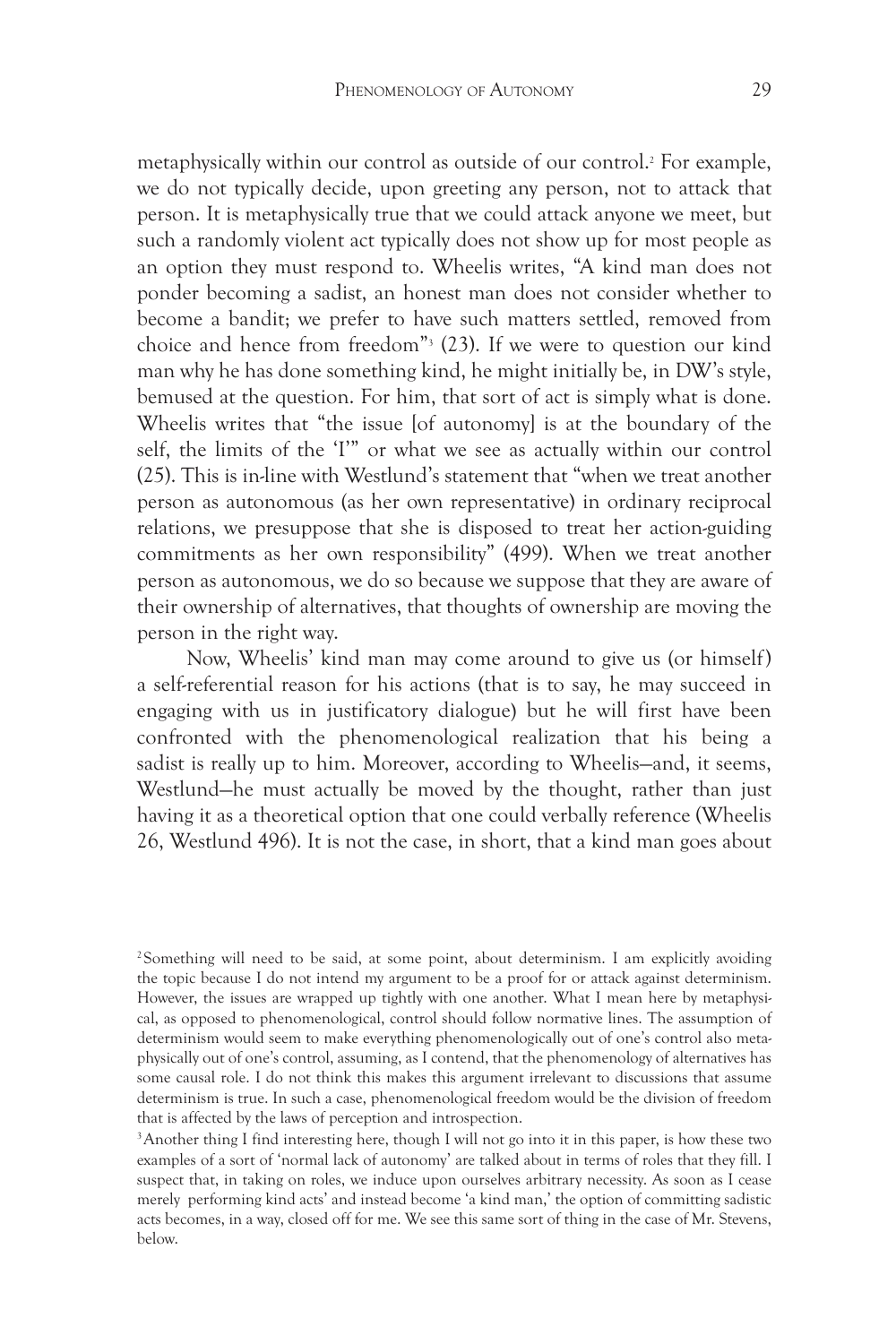each day making the straightforward decision in each circumstance not to be a sadist, rather he does not see that there is indeed a decision to be made and is therefore not really holding himself answerable for to his non-sadism (again, unless he is made to recognize his ownership).

It would not even be so strange to suppose that the kind man could not be made to see his answerability in this case. In fact, I think that many people think of morals in this way. It is not the case that I do not kill because I see it as a personally offensive option and make the straightforward decision not to. Rather, unless I get myself to think in some morally strange ways, I do not see killing another person as a decision for me at all. Furthermore, in non-philosophical circles, an inability to give justificatory dialogue about morals can be seen as a good thing as long as the moral defended by that inability is generally agreed upon. If someone were to assert that killing is wrong, most would probably not follow up with "why do you think that?"

# **3. Autonomy as a Moral Responsibility**

Westlund writes that "we expect, encourage, and even exhort others to take responsibility for themselves-to be their own persons, to think for themselves, to take charge of their own lives—in a range of contexts that extend far beyond the narrowly moral in nature" (497). However, it is actually strange to hold someone responsible for their own autonomy (or, in Westlund's terms, it is strange to hold someone responsible for their own responsibility). To conclude this paper, I will examine not whether we are autonomous in typically moral questions, but the moral obligation of autonomy itself.

DW seems problematic because that which is arbitrarily necessary for her—deference to her husband—is strange to us. When we consider the kind and the honest, or even ourselves, it is perhaps interesting to us that these people are not always acting completely intentionally, but certainly not problematic because we suppose that they could easily be made to see their ownership of their actions. Even if we should consider one of those who could not be made to see their ownership (who was deeply deferential, for example, to the principle of kindness to the point that they could not question or justify it), we are not seriously perturbed because we do not see any problem for them or others if they are kind and honest. DW and DA, however, are different because it is possible for them to perform acts that seem morally wrong without being open to any sort of correction. These examples seem to be arguments that it is better to be autonomous than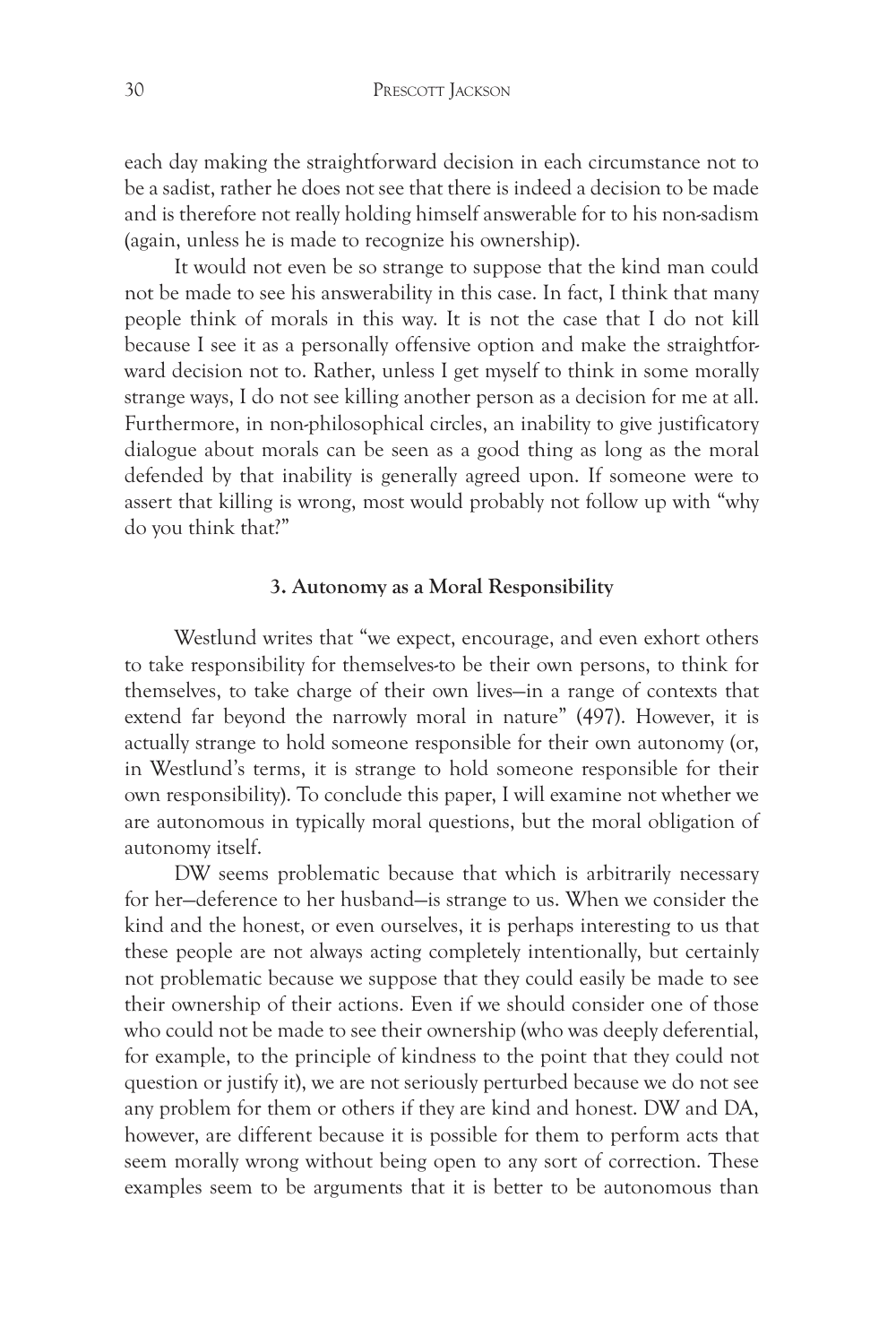not.4 Upon further reflection, however, it seems strange for us to "expect, encourage, and even exhort others to take responsibility for themselves" where this responsibility does not already exist. If one of the results of self-abnegating deference is an inability to reflect and engage in justificatory dialogue critically, then it seems unlikely that somebody so afflicted would be able to ever change. If deep deference is "a matter of [not] holding oneself answerable . . . to external critical perspectives"—one's own and those of others—it does not really seem correctable (Westlund 495). If this is a sort of phenomenological lack, it does not seem that someone within the problem would be able to recognize as much. Our criticisms would seem analogous to exhortations to imagine a color one has never seen.

Which leads us, finally, to the case of Kazuo Ishiguro's Mr. Stevens. In the novel, *The Remains of the Day*, Mr. Stevens is a butler reflecting on his service to Lord Darlington, a British nobleman and Nazi sympathizer during the period following the first world war. Mr. Stevens is extraordinarily deferential to Lord Darlington and, influenced by this deference, commits several socially reprehensible acts (including firing all of the Jewish staff at his employer's request) as well as some personally strange acts (such as missing his father's final moments in order to fulfill his role as a butler and likewise denying a genuine and significant romantic interest to fill similar duties) (Ishiguro 104–106, 147–150, 218–219). What is interesting about reading through Mr. Stevens' story is the sense in which one feels both sorry for him and a little bit disappointed in him. In one sense, he seems less responsible for his actions because of the way he apparently perceives the world.

On the other hand, one also feels that he ought to perceive the world differently. When, for example, he dismisses the Jewish servants, I tend to excuse Stevens from full responsibility (though not fully from responsibility) for this act. It seems that, as a profoundly deferential character, Stevens does not see the world in the same way as someone less deferential. Because of this, he is not making the same reprehensible decision that a less deferential character would have to make in order to perform the same actions, and therefore does not seem to be responsible in the same way (really, he is just committing a different action than someone without his deference would have to commit in order to bring about the same consequences). On the other hand, inasmuch as Stevens is responsible for his deference, he seems to have made a moral mistake. Yielding oneself up to the possibility

<sup>4</sup>There are, however, arguments to the contrary. Wheelis, for example, suggests that we subject ourselves to arbitrary necessity in some cases so that we do not have to deal with the turmoil of making too many decisions, or internally feeling responsible for 'too much' (28).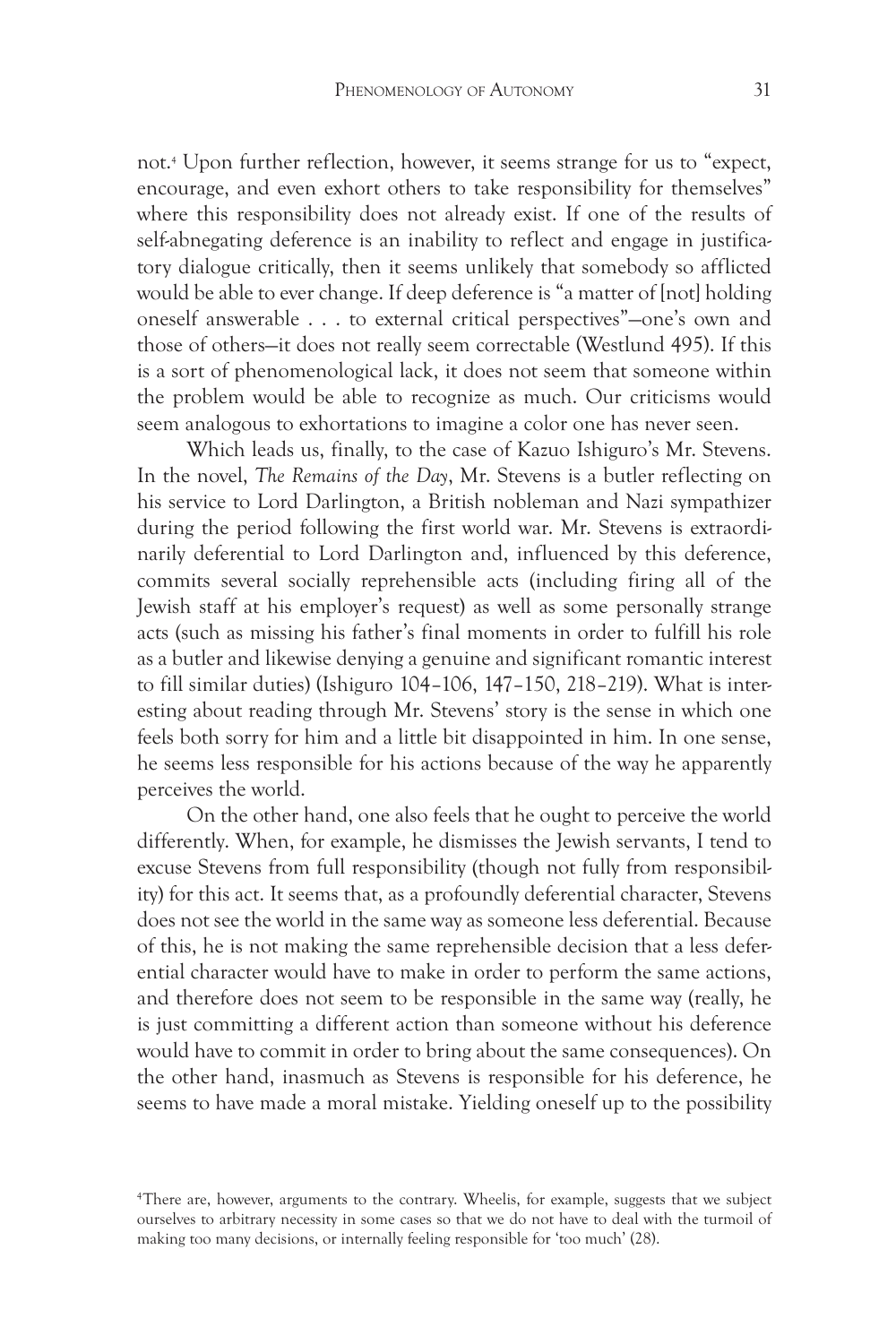of being accessory to such (and perhaps more) moral wrongness seems to be a failure of moral judgment.

### **4. Conclusion**

I share Westlund's intuition that self-abnegating deference is a case of a lack of autonomy. Because identificationalist accounts cannot account for this lack of autonomy, there is something deficient, either in their account or our intuition about deference. Westlund does a marvelous job of describing why someone who is deeply deferential is unfree. However, I think that her assertion that one's willingness to engage in justificatory dialogue about an action constitutes their autonomy, while correlatively true, does not identify that which is absolutely fundamental to autonomy. I have proposed the view that phenomenological perception of one's ownership (or, in other words, of alternatives that are actually live options) is that which constitutes one's ability to engage in justificatory dialogue and, therefore, that which actually constitutes autonomy. About her view, Westlund writes,

> One might even suggest that there are simply two different senses of autonomy in play here—self-governance of choice and action, on the one hand, which may be captured by the structural accounts offered by identificationalists, and self-representation in justificatory dialogue, on the other, which may be captured instead by an account centered on the attitude of responsibility for self. My own view is that these two forms of autonomy are deeply linked—or, more precisely, that one's autonomy as a chooser and actor is partly constituted by one's readiness to engage in justificatory dialogue about the commitments that guide one's choices and actions. (500)

I suggest (although I cannot now say for sure) that by going deeper than justificatory dialogue into its phenomenological basis, we may find a bridge between these two senses of autonomy.

I also discussed the mystery of one's responsibility for self-autonomy. I mainly identified some intuitions about deference and drew no definitive conclusions. I think that more work needs to be done before we can say how morally reprehensible DW, DA, and Mr. Stevens are for the way in which they are submissive. What needs to be identified is if an agent can be responsible for their own lack of self-responsibility, how self-abnegating deference comes about, and what the historical difference is between a self-abnegatingly deferential agent and one who is deferential in another way.